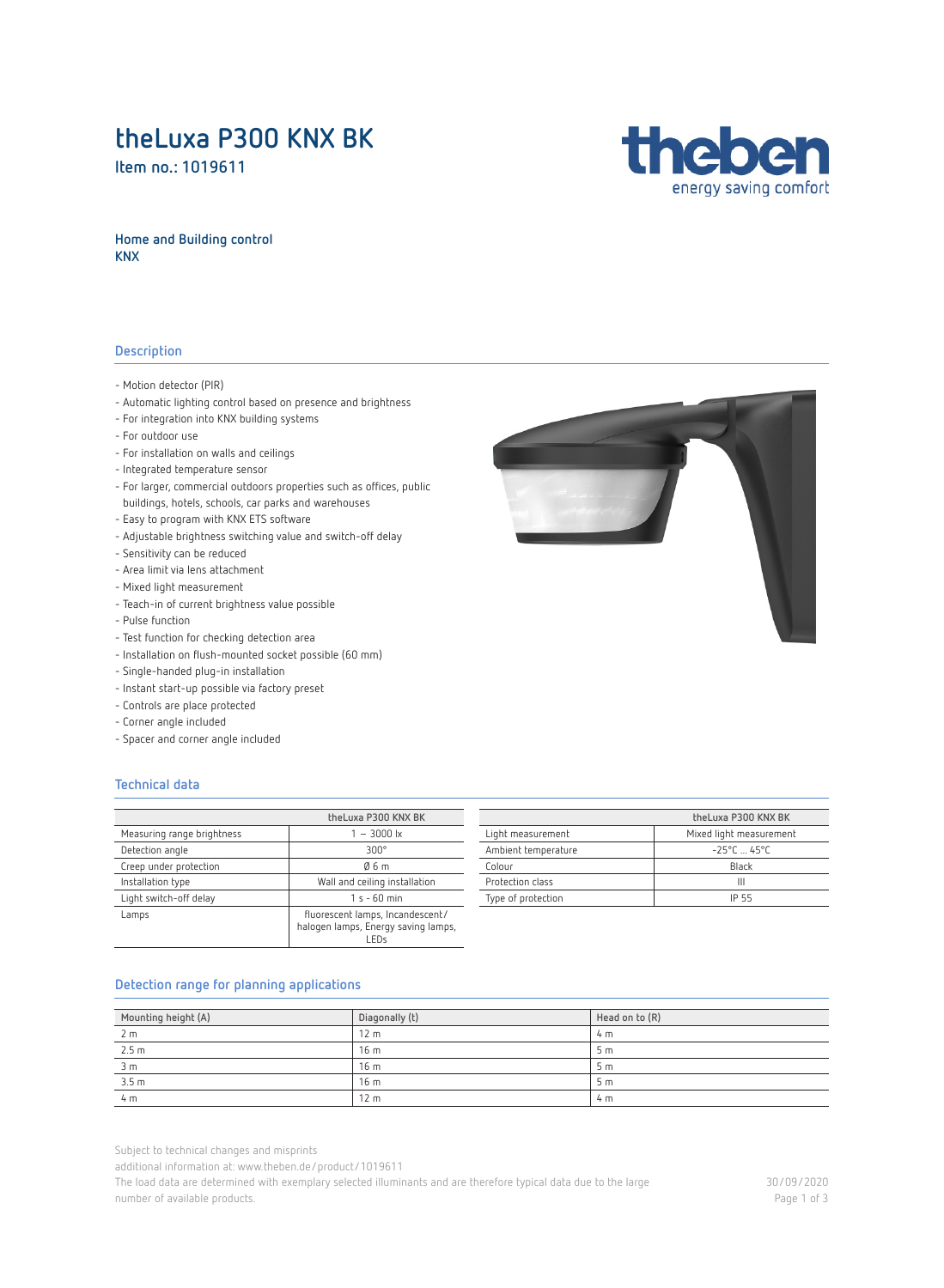# **theLuxa P300 KNX BK**

**Item no.: [1019611](https://www.theben.de/product/1019611)**



### **Detection range for planning applications**



### **Scale drawings**